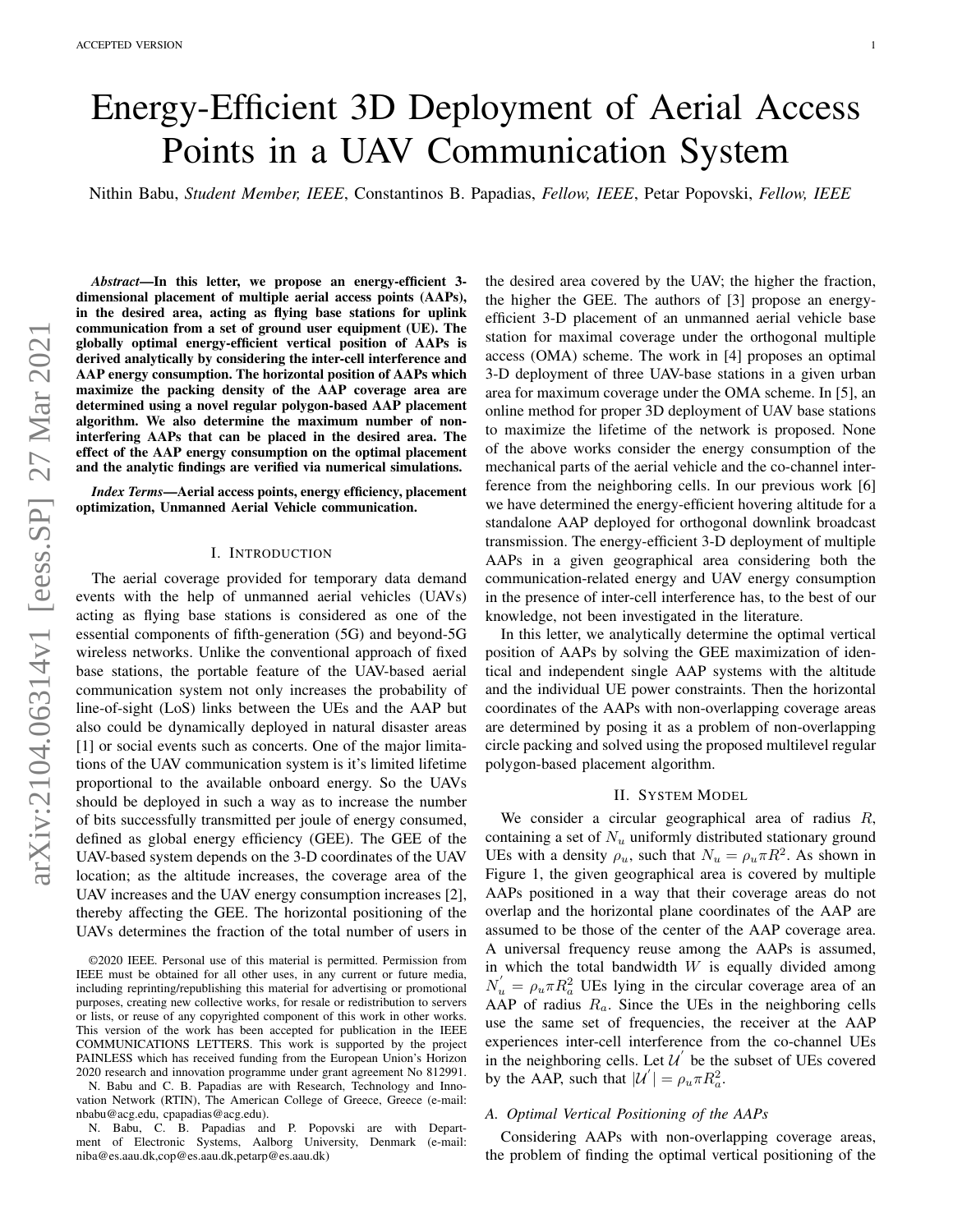

Fig. 1: System setup.

AAPs breaks down to identical and independent single AAP vertical positioning problems. Hence all the AAPs will be hovering at the energy-efficient altitude obtained by solving the independent AAP vertical positioning problem [5]. Here we consider an orthogonal uplink communication between the UEs and the associated AAP.

*1) Channel model:* We consider the channel model proposed by authors in [7], in which the communication channel between the UEs and the AAP can be modelled either as a line-of-sight (LoS) or a non-line-of-sight (N-LoS) link. Since the planning phase of the base station deployment considers long-term channel variation rather than short-term random behavior, we neglect the small scale channel variations due to the dynamic propagation environment [7]. The environmentdependent long-term channel variations due to shadowing and scattering referred to as additional path loss have a Gaussian distribution [7]; however, in this letter, we only use the mean value of this distribution and not its random behavior [3], [5], [7]. Hence  $\eta_l$  and  $\eta_{nl}$  are the mean value of the additional path loss for LoS and N-LoS links. Then the path loss for the LoS and N-LoS links between a UE located at a distance of  $r_i$  from the center of the coverage area is given by

$$
L_x = \frac{\eta_x d_i^2}{g_0} \quad \text{for } x \in \{l, nl\}
$$
 (1)

where  $g_0 = (c/4\pi f_c)^2$  represents the channel gain at a reference distance of 1m;  $c, f_c$  are the velocity of light and carrier frequency of the radio signal;  $d_i = \sqrt{r_i^2 + h_a^2}$ , is the distance between the  $i^{th}$  UE and the AAP. The LoS probability,  $P_l$  between a UE and it's associated AAP is given by [7];

$$
P_l = \frac{1}{1 + a \exp[-b(\phi_i - a))]}
$$
 (2)

where  $a, b$  are environment-dependent parameters given in [7] and  $\phi_i = (180/\pi) \tan^{-1}(h_a/r_i)$  is the elevation angle between the  $i^{th}$  UE and associated AAP. Hence, the N-LoS link probability,  $P_{nl}$  associated with the same UE-AAP pair is  $1 - P_l(r_i, h_a)$ . Because of the non-availability of the terrain knowledge, we consider a probabilistic mean path loss given by

$$
\overline{L}(r_i, h_a) = P_l \times L_l + P_{nl} \times L_{nl}
$$
\n
$$
= \frac{d_i^2}{g_0} \times [\eta_l P_l + \eta_{nl} (1 - P_l)]
$$
\n
$$
= \frac{d_i^2}{g_0} \times \underbrace{[\eta_{nl} + P_l (\eta_l - \eta_{nl})]}_{\eta_m, \text{ mean additional path loss}}
$$
\n(3)

*2) AAP coverage region:* In this letter, we consider the GEE as the performance matrix for the AAP deployment. Since the GEE of the considered system might not be maximum at the altitude corresponding to the minimum required SNR value [7], [3], we define the coverage region of an AAP based on the  $P_l$  threshold,  $\delta$ . For a given AAP altitude, all the UEs having a LoS probability greater than  $\delta$  are considered to be covered by the AAP. This threshold translates into a circular coverage region with radius,  $R_a = h_a \cot(\phi(\delta))$  and all the UEs at distance  $r_i \leq R_a$  are considered to be lying in the AAP coverage area.

*3) Uplink Power Control:* Each user chooses the transmit power according to the uplink power control specified in the 3GPP technical report [8]. Then the transmit power for the  $i^{th}$ UE (in Watts) is given by

$$
P_i = \min\left\{P_{\text{max}}, P_a B(\overline{L}(r_i, h_a))^{\beta}\right\} \tag{4}
$$

where  $P_{\text{max}}$  is the maximum transmit power;  $P_a$  is the target arrived power at the AAP;  $B$  is the number of allocated resource blocks and  $\beta$  is the path loss attenuation factor of fractional transmission power control (TPC) [8] [9]. The information about the target power and the AAP location is sent to the UEs through the control signaling. Since B and  $\beta$ do not depend on the AAP position, we assume they are both equal to 1. However, the algorithm developed in Section II-B is applicable for any  $B$ ,  $\beta$  values. Hence the average transmit power transmitted by the  $i^{th}$  UE is given by

$$
\overline{P}_i = P_a \overline{L}(r_i, h_a) \quad \forall \ i \in \mathcal{U}' \tag{5}
$$

Thus the expectation of the sum of the powers transmitted by all the UEs in the AAP coverage area is obtained by taking an expectation over the uniformly distributed UEs with a density  $\rho_u$ :

$$
\overline{P}_t = \rho_u \int_0^{R_a} 2\pi P_a \overline{L}(r_i, h_a) r_i dr_i
$$
\n
$$
\leq \frac{2\pi \rho_u P_a \eta_m \cot^2(\phi(\delta)) h_a^4(\cot^2(\phi(\delta)) + 2)}{4g_0} \tag{6}
$$

The free space path loss (FSPL) and the  $P_l$  variable of  $\eta_m$ , of  $L(r_i, h_a)$  depend on  $r_i$ . By (2),  $P_l(r_j) \ge P_l(r_k)$  for all  $r_j \le$  $r_i$ . Because of the complex  $P_i$  expression, for the remaining analytical derivation, we approximate  $P_l$  for all the UEs in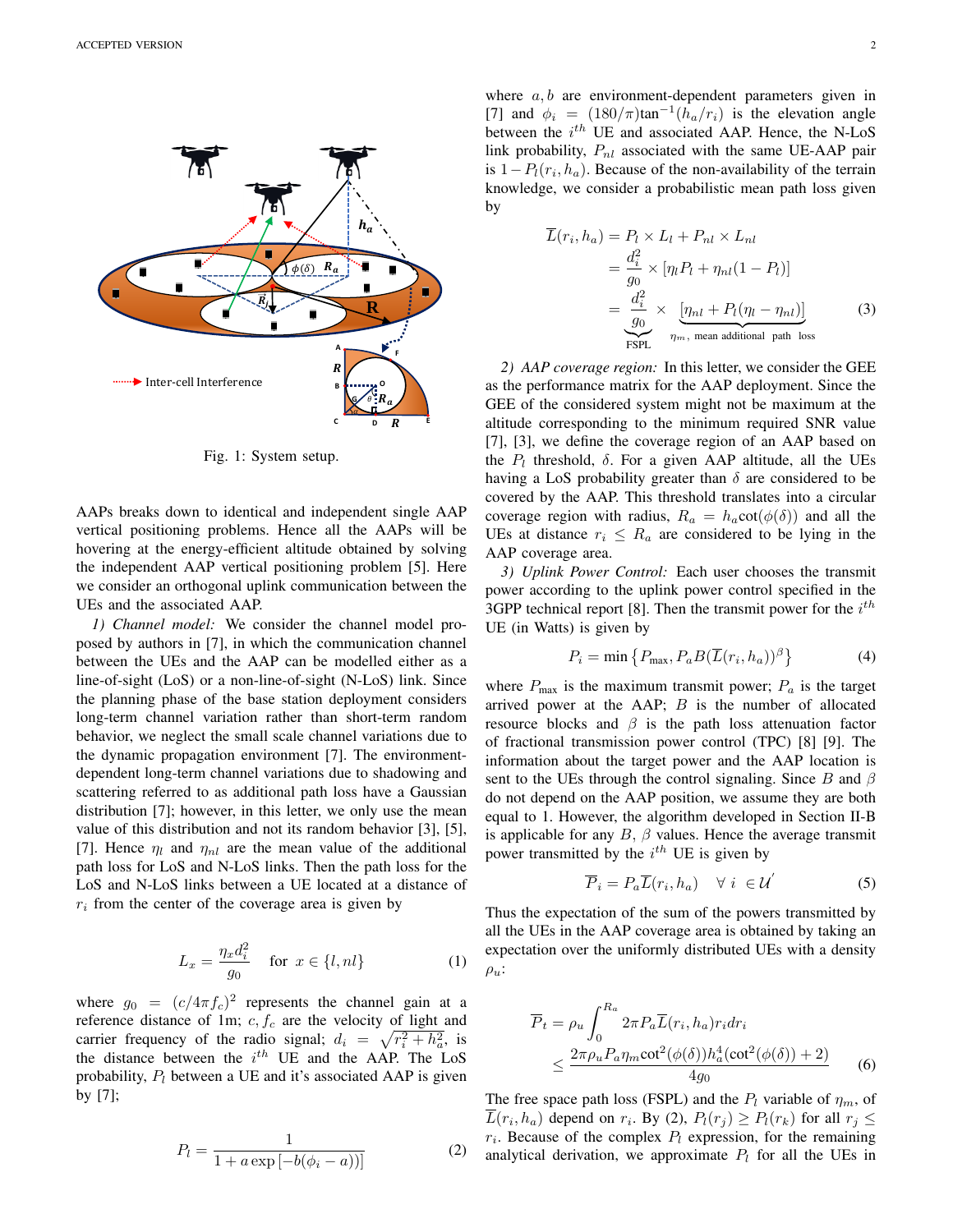the AAP coverage area to be equal to the  $P_l$  of the edge UE  $(r_i = R_a)$ . Assuming no interference cancellation techniques at the AAP surrounded by  $M$  AAPs, the upper bound of the data rate of the  $i<sup>th</sup>$  UE in bits per seconds (bps) is given by

$$
D_i = W_i \log_2 \left\{ 1 + \frac{\overline{\overline{L}}(r_i, h_a)}{\overline{\underline{L}}(r_i, h_a)} + \frac{\sigma_0^2 W}{\overline{N}_u'} \right\}
$$
(7)  
= 
$$
W_i \log_2 \left\{ 1 + \frac{P_a N_{u'}}{M P_a N_{u'} + \sigma_0^2 W} \right\}
$$
(8)

where  $\sigma_o^2$  is the power spectral density of the zero-mean additive white Gaussian noise at the corresponding receiver;  $W_i = W/N_{u'}$ . Since the inter-cell interference is a decreasing function of the distance from the receiver, in (8), we consider the case of maximum interference from the co-channel UEs in the neighboring cells lying close to the cell edge UEs. Because of the uplink power control, all the UEs in the coverage region will have the same data rate upper bounded by  $(8)$ . Assuming optimal (capacity-achieving) coding, we consider that these bounds will be attained. Then, the sum of the data rate will be:

$$
D_{u'}(h_a) = \underbrace{\rho_u \pi h_a^2 \cot^2 \phi(\delta)}_{N_{u'}} \times D_i
$$
 (9)

The sum of the data rates of the ground UEs, the data transmission energy, and the AAP energy consumption are the three major factors affecting the GEE of the system. The GEE of the considered system is defined as;

$$
GEE(h_a) = \frac{S_{u'}(h_a)}{E(h_a)}\tag{10}
$$

where  $S_{u'}(h_a) = TD_{u'}(h_a)$  is the total number of data bits transmitted by the UEs in the AAP coverage area in  $T$  seconds;  $E(h_a)$  is the total energy consumed by the AAP. The energy consumed by the AAP is the sum of the energy required for data communication and the energy consumed by the mechanical parts of the UAV during climbing and hovering, and is given by:

$$
E(h_a) = \underbrace{(\alpha_{cl}h_a + \beta_{cl})}_{E_{a,\text{climb}}} + \underbrace{(\alpha_{ho}h_a + \beta_{ho})T}_{E_{a,\text{hover}}} + \underbrace{\overline{P}_DT}_{E_{\text{data}}}
$$
 (11)

where  $\overline{P}_D = \overline{P}_t + P_C$  is the total data communication power, with  $P_C$  being the total hardware circuit power consumption and where  $\overline{P}_t$  is given by (6).  $\alpha_{cl}, \beta_{cl}, \alpha_{ho}, \beta_{ho}$  are the constants related to the UAV [2]. The aerial vehicle's energy consumption,  $E_a(h_a)$  increases with an increase in the altitude, because the reduced air pressure at higher altitudes demands the generation of an additional force by the propeller of the aerial vehicle, which results in increased energy consumption [2] [10]. The problem of determining the optimal hovering altitude of the AAP which maximizes the GEE while satisfying the altitude and the individual UE power constraints can be formulated as:

$$
\begin{aligned} \text{(P1)}: \text{maximize} \quad \text{GEE}(h_a) \\ \text{s.t.} \quad h_{\text{min}} \le h_a \le h_{\text{max}} \end{aligned} \tag{12}
$$

$$
P_i \le P_{max} \tag{13}
$$

where  $P_{\text{max}}$  is the maximum power available at each UE,  $h_{\text{min}}$  and  $h_{\text{max}}$  are the minimum and maximum permitted AAP altitude specified by the aviation regulatory board respectively. (13) can be equivalently translated into the altitude constraint,  $h_a \leq h'_{\text{max}} = \sqrt{\frac{P_{\text{max}} g_0}{P_{\text{max}} (1 + \cot^2 \theta)}}$  $\frac{P_{\text{max}}(1 + \cot^2(\phi(\delta)))}{P_{\text{max}}(1 + \cot^2(\phi(\delta)))}$ . (P1) is solved by using proposition 1.

*Proposition 1:* For a given  $\rho_u$ ,  $P_{\text{max}}$ ,  $\delta$ ,  $P_a$ ,  $\text{GEE}(h_a)$  is a decreasing function of the hovering altitude of the AAP.

*Proof:* To prove the decreasing nature of  $GEE(h_a)$ , the numerator,  $S_{u'}(h_a)$  and the denominator,  $E(h_a)$  should be a nonincreasing and increasing function of  $h_a$ , respectively. From (11),  $E(h_a)$  is an increasing function of  $h_a$  and it remains to prove that  $\frac{dS_{u'}(h_a)}{dh}$  $\frac{d\mu^{'}(h_a)}{dh_a} \leq 0 \;\forall \, h_a \, \in \, \Big\{h_{\min}, \min(h_{\max},h^{'}_{\max})\Big\},$ which is shown below:

$$
\frac{\mathrm{d}S_{u'}(h_a)}{T W} = \frac{2\kappa(\phi(\delta))h_a \log_2 e}{\kappa(\phi(\delta))h_a^2 + \frac{\sigma_o^2 W}{M+1}} - \frac{2\kappa(\phi(\delta))h_a \log_2 e}{\kappa(\phi(\delta))h_a^2 + \frac{\sigma_o^2 W}{M}}
$$
(14)

where  $\kappa(\phi(\delta)) = P_a \rho_u \pi \cot^2(\phi(\delta))$ . From (14), since 1 TW  $\mathrm{d}S_{u'}(h_a)$  $\frac{u'(h_a)}{dh_a} \approx 0$  for  $P_a \gg \sigma_o^2 W$ , the numerator of the GEE is proved to be a non-increasing function of  $h_a$ . Hence according to Proposition 1, the solution of (P1), the optimal vertical position of AAPs for maximum GEE, is the minimum altitude  $h_{\text{min}}$ . Then the optimal LoS threshold value  $\delta_o$  corresponding to  $h_{\text{min}}$  is determined numerically in section III. The corresponding radius of the individual AAP coverage region is  $R_a = h_{\text{min}} \cot(\phi(\delta_o)).$ 

#### *B. Optimal Horizontal Positioning of the AAPs*

In this section, we aim to determine the optimal horizontal positioning of the AAPs in the given desired circular region of radius  $R$  so that the packing density, defined as the ratio of area covered by the AAPs to the given desired area, is maximized. We consider an equal coverage region for all the AAPs with optimal radius  $R_a = h_{\text{min}} \cot(\phi(\delta_o))$ . We propose a multilevel regular polygon-based placement algorithm to determine the optimal horizontal positioning of the AAPs in the desired area. In the first level of Algorithm 1,  $N_{a,1}$  AAPs with nonoverlapping coverage areas are placed along the boundary of the desired area. In the next level,  $N_{a,2}$  AAPs are placed along the boundary of the void circle, of radius  $R_2$ , formed at the center of the desired area after the first level arrangement. The  $N_{a,l}$  value is determined by Proposition 2.

*Proposition 2:* The maximum number of non-overlapping circles,  $N_{a,l}(\geq 3)$ , of radius  $R_a$  that can be placed along the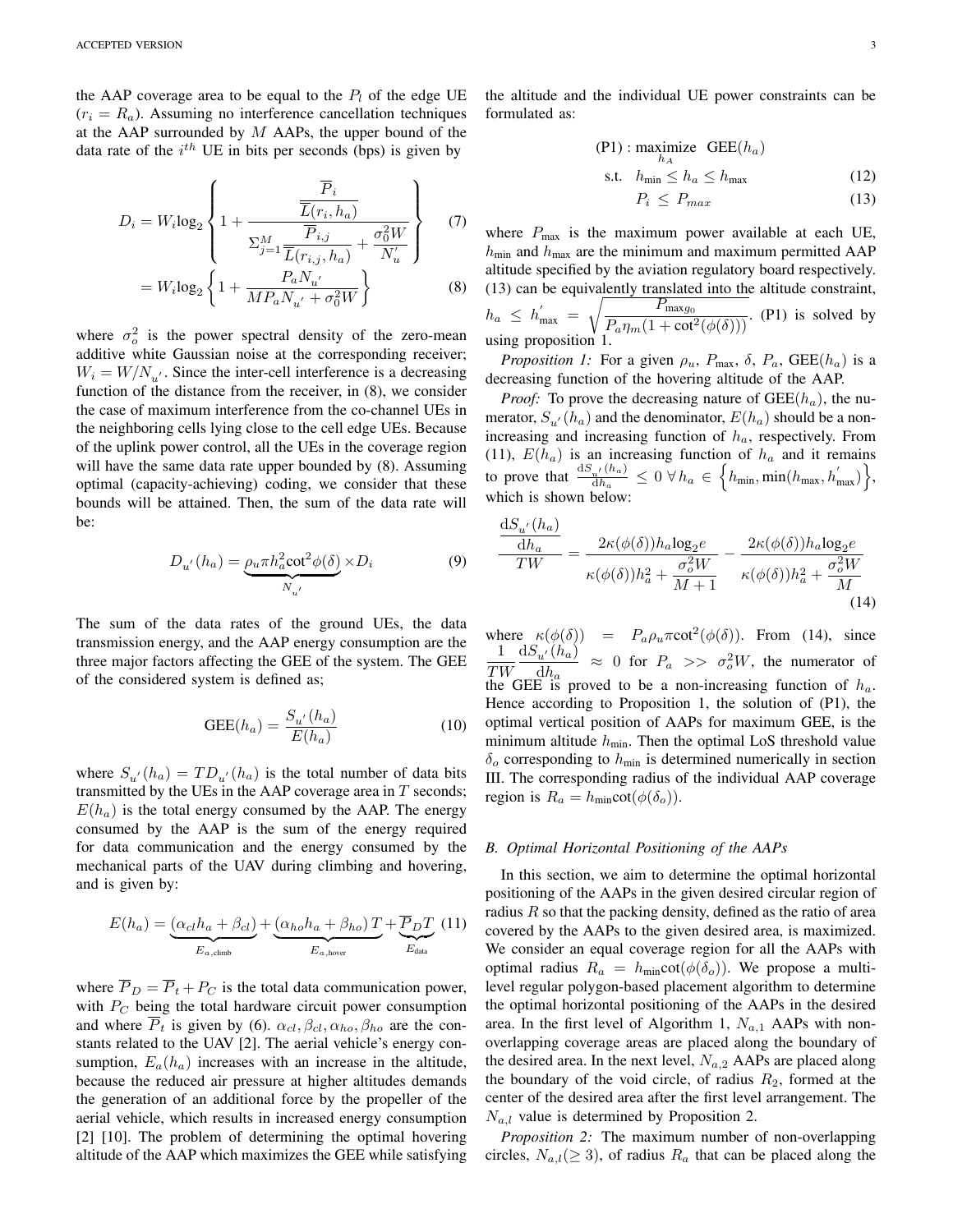boundary of a larger circle of radius  $R_l$  should satisfy the following inequality:

$$
N_{a,l}\left[\pi + \alpha(1 + \sec\theta)^2 - \sqrt{3}(\frac{\pi + 2\alpha}{\pi}) - \theta\right] \le \frac{\pi R_l^2}{R_a^2}(15)
$$

where  $\alpha = \left(\frac{\pi}{2}\right)$  $\left(\frac{\pi}{2} - \theta\right)$  and  $\theta = \frac{(N_{a,l} - 2)\pi}{2N_{a,l}}$  $\frac{2N_{a,l}}{2N_{a,l}}$  are the angles associated with the polygon whose vertices are the center of the AAPs coverage regions as marked in Figure 1.

*Proof:* Consider Figure 1; the void around a circle along the boundary of the desired area is given by

$$
V_{Edge} = A_{ABODEFA} - A_{BFDOB}
$$
  
=  $R_a^2 \left[ \alpha (1 + \sec\theta)^2 - \tan\theta - \frac{\sqrt{3} (\pi + 2\alpha)}{\pi} \right]$  (16)

in which  $A_{\text{BFDOB}}$  is the space claimed by the sector BFDOB of angle  $\pi + 2\alpha$  [11]; the void at the center of the desired area is given by

$$
V_{\text{center}} = \underbrace{R_a^2 \tan \theta}_{A_{\text{BODCB}}} - \underbrace{R_a^2 \theta}_{A_{\text{BODCB}}} \tag{17}
$$

The inequality (15) is based on the constraint that the sum of areas covered by  $N_{a,l}$  AAPs and the void area should be less than the desired area; that is  $N_{a,l} \left[ \pi R_a^2 + V_{\text{Edge}} + V_{\text{center}} \right] \leq$  $\pi R_l^2$ . In each level of the AAP placement, the packing density maximization problem can be equivalently modeled as

$$
(P2): \underset{\vec{R}_j, j \in \{1, \dots, N_{a,l}\}}{\text{maximize}} \frac{N_{a,l} R_a^2}{R_l^2} \tag{18}
$$

s.t. 
$$
\|\vec{R}_j - \vec{R}_k\| \ge 2R_a \ \forall \ j \ne k \in \{1, ..., N_{a,l}\}
$$
 (19)

$$
\left\| \vec{R}_j \right\| + R_a \le R_l \quad \forall \ j \in \{1, ..., N_{a,l}\} \tag{20}
$$

$$
R_l \ge R_a = h_{\min} \cot[\phi(\delta_o)] \tag{21}
$$

where  $\vec{R}_j$  is the vector representing the location of the center of the coverage region of the  $j<sup>th</sup>$  AAP in the given geographical area. The maximum packing density is achieved when the AAPs coverage areas are non-overlapping and lie inside the desired area, and the voids between the coverage area are minimized. The constraint (19) guarantees the zero overlapping between the AAPs coverage areas; (20) restricts the center of the AAP coverage region to be inside the void area. The constraint (21) restricts the minimum geographical area to be covered greater than the coverage region of a single AAP. (P2) takes the form of a circle packing problem [11] and is solved using Algorithm 1. In Algorithm 1, (19) is satisfied by placing the center of the inner circles of radius  $R_a$  on the vertices of a regular polygon of  $N_{a,l}$  sides of side length equal to  $2R_a$  so that the tangency between the inner circles is achieved. The maximum value of  $N_{a,l}$  satisfying (15) maximizes the objective function of (P2) while satisfying (20);  $N_{a,l} \geq 3$  implies  $R_l \geq R_a(1 + \sec 30^\circ) = 2.1547 R_a$ . In step 2 of Algorithm 1, the maximum number of non-interfering circles,  $N_{a,1}$ , that can be placed along the boundary of the desired area is determined using (15). In step 5, if the void formed at the center of the desired area after the  $l^{th}$  level circle

Algorithm 1: Multilevel regular polygon based AAP placement algorithm

1 Input:  $R_a$ ,  $R$ ,  $l = 1$ . 2 Find  $N_{a,l}$  using (15) with  $R_l = R$  $3$  while  $(1)$  do 4  $l = l + 1$ 5 **if**  $\{[R-2(l-1)R_a] \ge 2.1547R_a\}$  then 6  $\left| \begin{array}{c} \end{array} \right|$  Find  $N_{a,l}$  using (15) with  $R_l = R - 2(l - 1)R_a$ 7 else 8 break; 9 if  $(R_l \geq R_a)$  &  $(R_l < 2R_a)$  then

10 
$$
N_{a,l} = 1;
$$

11 if 
$$
(R_l \geq 2R_a) \& (R_l < 2.1547R_a)
$$
 then  
12 |  $N_{a,l} = 2$ ;

<sup>13</sup> Output: Obtain the horizontal coordinates of the AAP location using  $N_{a,l}$  value



Fig. 2: GEE variation with the hovering altitude.

arrangement contains a circle of radius  $R-2lR_a \ge 2.1547R_a$ , then in the next level,  $N_{a,l+1}$  circles can be placed in the center, where  $N_{a,l+1}$  is determined using (15) with  $R_{l+1} =$  $R - 2lR_a$ . This multilevel circle packing continues until the maximum radius of the void circle at the center of the desired area is less than 2.1547 $R_a$ . In the  $l^{th}$  level, the coordinates of the horizontal location of the AAPs, which is same as the coordinates of the vertices of the regular polygon of  $N_{a,l}$  sides can be obtained as  $R^{'}\text{cos}\left(\frac{2\pi m}{N_{a,l}}\right)$  ,  $R^{'}\text{sin}\left(\frac{2\pi m}{N_{a,l}}\right)$  where  $R^{'} = R - \frac{l(l+1)R_a}{2}$  $\frac{1}{2}$ ,  $m \in \{0, 1, ..., N_{a,l} - 1\}.$ 

#### III. SIMULATION RESULT AND ANALYSIS

In this section, we provide some representative simulation results in support of our analysis. The considered simulation parameters are  $g_0 = 1.42 \times 10^{-4}, \eta_l = 0.1$ dB,  $\eta_{nl}$  $21dB, a = 4.88, b = 0.43$  [7],  $W = 20MHz, M =$  $6, P_C = 5W, T = 500s, P_{\text{max}} = 1 \text{mW}, h_{\text{max}} = 300 \text{m}, h_{\text{min}} =$  $15m, \alpha_{cl} = 315, \beta_{cl} = -211.261, \alpha_{ho} = 4.917, \beta_{ho} =$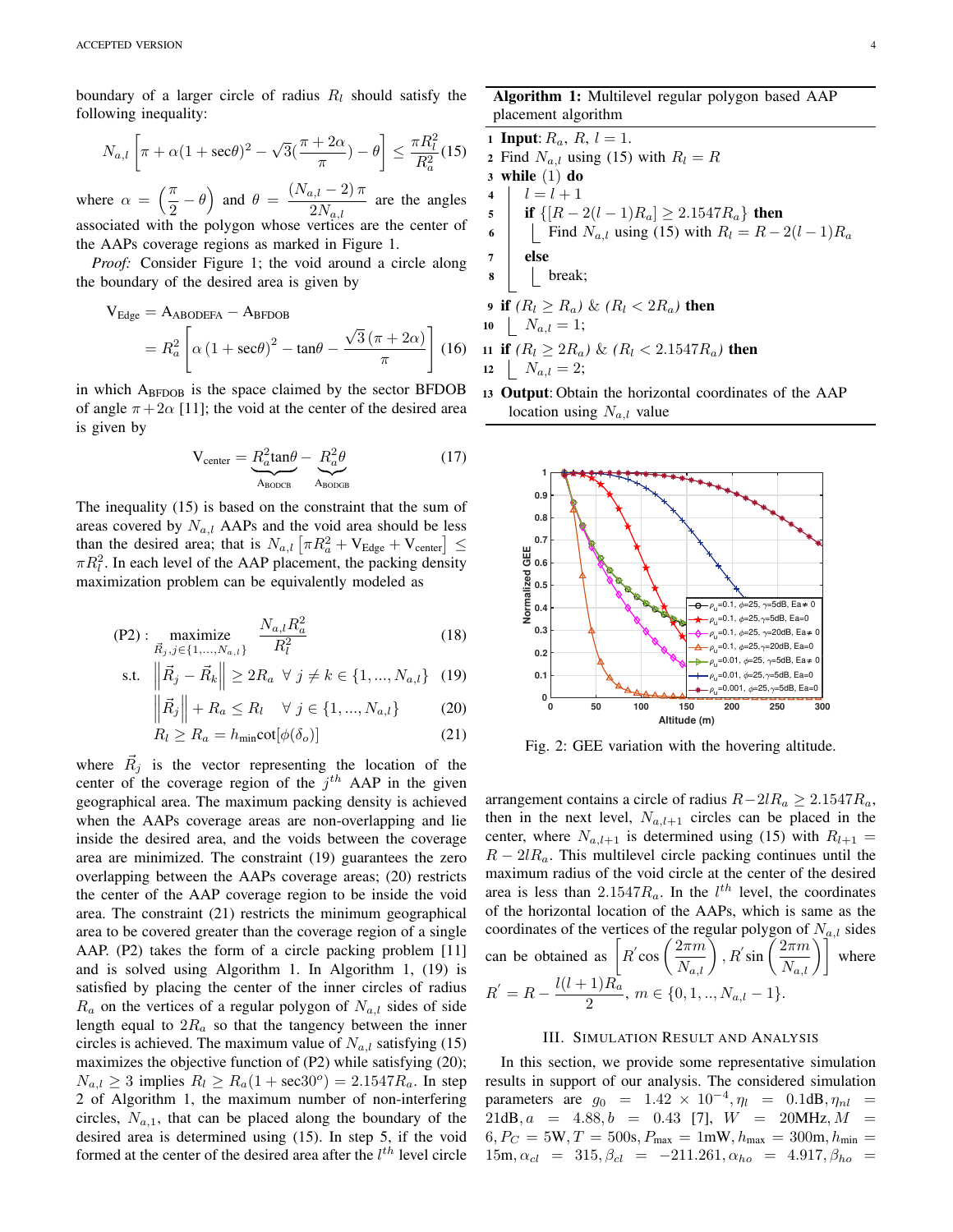

Fig. 3: GEE variation for different  $\phi(\delta)$  threshold.



Fig. 4: Packing Density for different desired area.

275.204 [2]. Figure 2 contains the plots of the GEE with the hovering altitude of the AAP. The negative slope of the plots with non-zero AAP energy consumption ( $E_a \neq 0$ ) verifies the monotonically decreasing nature of the GEE with the hovering altitude. This is because an increase in the number of UEs covered is highly compensated by an increase in the communication-related and AAP energy consumption. As seen in Figure 2, in low signal-to-noise ratio ( $\gamma = P_a/\sigma_0^2 W$ ) regions, with the energy consumed by the aerial vehicle  $E_a = 0$ , the GEE remains constant in low altitude region and then decreases leading to an error in determining the optimal hovering altitude. Since  $E_a(h_a) >> E_{data}$  in low UE density regions, the exclusion of aerial vehicle's energy consumption while defining the GEE will results in a nonoptimal solution. On the other hand, with non-zero  $E_a$ , the GEE is a decreasing function of altitude. This explains the significance of  $E_a$  in the energy-efficient placement of AAPs, a novel aspect of this letter. Figure 3 shows the variation of the GEE with different  $P_l$  threshold  $\delta$ , for a given AAP hovering altitude. Because of the saturation of  $P_l$ , and the proportional decrease in the number of covered UEs and the total transmit power, all the plots of Figure 3 saturate after



Fig. 5: Horizontal Positioning of AAPs.

a particular  $\phi(\delta)$  value. The saturation point shifts towards the left with non-zero  $E_a$  value, because of the additional energy term in the denominator of the GEE. Figure 4 gives the maximum packing density that can be achieved for the different radii of the desired area. It is observed that using Algorithm 1, for  $R = 180.48$ m  $(N_{a,1} = 6, N_{a,2} = 1)$ , a packing density almost equal to the Groemer's upper bound on the maximum density of packing of  $n$  equal circles in a circle  $[11]$  is achieved, For the remaining higher R values, the AAPs placed using Algorithm 1 covers around 70 percent of the desired area. Figure 4 shows the sample multi-level AAP placement pattern obtained through Algorithm 1 for two different values of the desired area. Considering the origin as the center of the desired area, for  $R = 180.48$ m, the center coordinate set of the AAPs placed in the first level, forms the vertices of a regular hexagon and the next level contains a single AAP placed directly above the center of the desired region providing the packing density of 78.96%. For  $R = 252.68$ m, the first level of AAP placement follows an octagon, whereas the second level of AAP placement follows an equilateral triangle covering 68.44% of the desired area. The packing density can be further improved by controlled overlapping between AAP coverage regions.

## IV. CONCLUSION

In this letter, we proposed the 3-D placement of a set of AAPs deployed for an energy-efficient uplink communication considering the inter-cell interference and AAP energy consumption. The energy-efficient hovering altitude of AAPs is analytically derived and the optimal horizontal positioning problem takes the form of a circle packing problem for maximum packing density, and solved using the multilevel regular polygon-based placement algorithm. The extension of our analysis to a downlink UAV-communication with nonuniformly distributed UEs along with the full coverage of the desired area by controlled overlapping between AAP coverage regions is left as future work.

#### **REFERENCES**

- [1] M. Erdelj and E. Natalizio, "Uav-assisted disaster management: Applications and open issues," in *2016 International Conference on Computing, Networking and Communications (ICNC)*, Feb 2016, pp. 1–5.
- [2] H. V. Abeywickrama, B. A. Jayawickrama, Y. He, and E. Dutkiewicz, "Comprehensive energy consumption model for unmanned aerial vehicles, based on empirical studies of battery performance," *IEEE Access*, vol. 6, pp. 58 383–58 394, 2018.